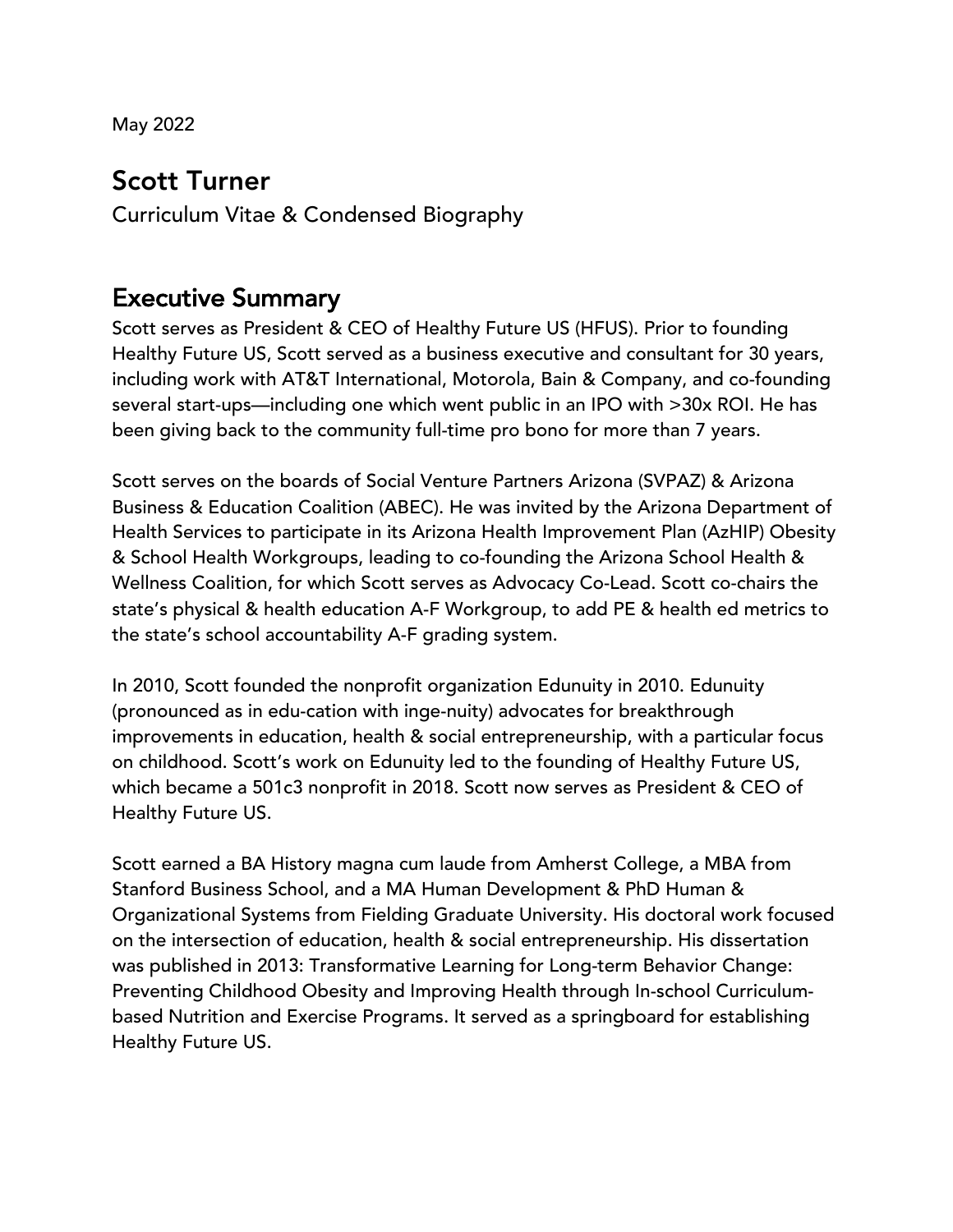# Memberships & Boards

Scott serves on the board of the Arizona Business and Education Coalition (ABEC). ABEC works on improving education in Arizona through partnerships between the business and school sectors.

Scott has also served for 12 years as a Partner and over 6 years as a Director on the Arizona board of Social Venture Partners. SVP has approximately 40 nonprofit member chapters in six different countries, and is also the creator of the Fast Pitch nonprofit grant competition. Social Venture Partners uses a pro bono venture capital and management consulting approach, to identify and help high-potential nonprofits maximize their impact on the community—through a combination of grant money, volunteer time and professional expertise.

For example, SVP partnered with Dr. Chad Gestson and Camelback High School for over 5 years, during the school's successful cultural and academic turnaround helping transform it from an inner city "dropout factory" into an increasingly higher performing public high school. Dr. Gestson currently serves as Superintendent of Phoenix Union High School District, one of the largest in the country.

Scott is also a current or former member of Arizona Town Hall, AERA, ASCD, AMA, ASHA, CIES, SOPHE, and AzHPE/SHAPE America.

## Advocacy and Partnerships

Scott worked with Arizona Health & Physical Education and Arizona Citizens for the Arts on the successful campaign to add physical, health & arts education indicators into the Arizona state A-F school grading formula. He continues to lead work on defining, piloting and eventually implementing those indicators statewide.

Scott also co-led the successful effort to increase recess time in Arizona, with a national breakthrough recess law mandating at least 2 recesses daily (or 1 recess & 1 PE class session) for public school students in grades K-5.

Scott works closely with Arizona PTA, Arizona School Health & Wellness Coalition, Arizona Health & Physical Education, Arizonans for Recess & School Wellness, ASU, Arizona Community Foundation, Arizona Public Health Association, American Diabetes Association, American Academy of Pediatrics, the United Way, YMCA, and a growing network of other nonprofit, public and private organizations and leaders.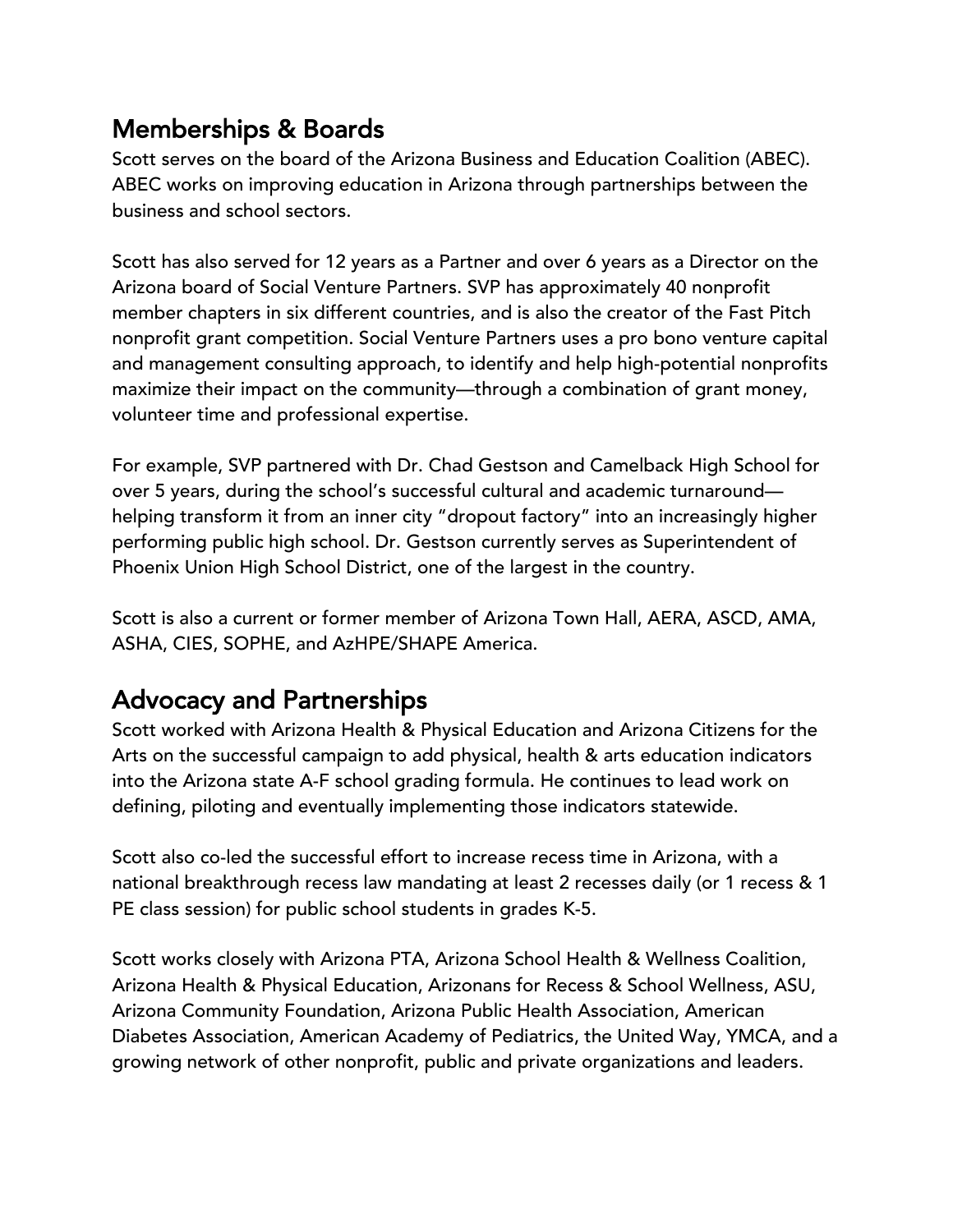Healthy Future US's initial focus is on dramatically improving & expanding quality K-12 physical and health education, recess and physical activity at schools, as well as nutrition education & nutritious school meals, and social-emotional wellness & mental health, as an essential foundation for lifelong health. Scott often points out, how essential schools are to prevent the major chronic disease root causes of inactivity, unhealthy nutrition, and toxic stress. There is no viable alternative to school settings.

# Business Experience & Languages

Scott is a successful business entrepreneur, who is now using his experience, skills, and resources as a full-time, pro bono "social entrepreneur"—giving back to his home state of Arizona, his country, and the local & global community.

Scott has substantial experience in developing breakthrough innovations, key partnerships, business and strategic plans, management teams, and start-ups. He is now using that background to develop evidence-based "win-win" partnerships between schools and health organizations. The health sector invests in more effective physical, nutrition, & other education and social-emotional learning—resulting in healthier children and families, rapid payback, and high ROI. Schools receive much needed new money dedicated to student health & wellness, and develop more active healthier students—which also improves academic achievement and student engagement. A healthier population is also critical to making future K-12 state funding more sustainable.

Scott has worked as an executive in the educational services and information and communications technology sectors—where strategic partnerships were often critical for success. He has also served as a consultant in a wide range of industries, both with Bain and independently. In addition to working in general management as CEO, Scott has served in a variety of functional areas—ranging from marketing, business development and strategic planning to human resources and finance.

Scott has worked with large companies such as AT&T and Motorola, as well as a number of small technology and education start-ups. He co-founded a higher education company, whose regionally accredited university dramatically lowered tuition costs to make quality postsecondary education more affordable, through a variety of innovative practices. He has raised over \$15 million in venture financing with over 30x return on investment, including an IPO. Scott holds two patents.

Scott has lived and worked in Europe, Latin America and Asia. He is fluent in three languages, and has a working knowledge of several others.